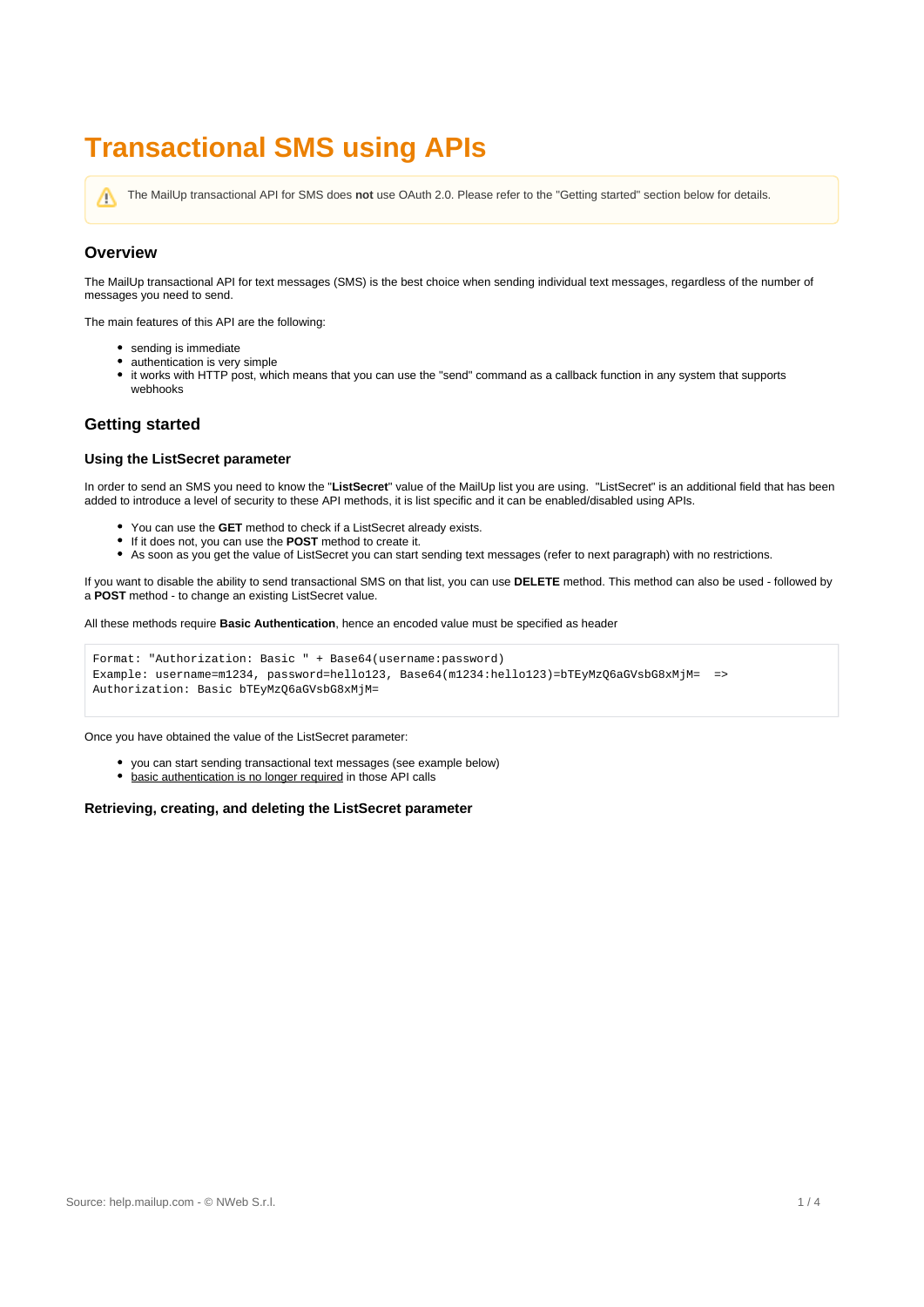```
-- Request
GET https://sendsms.mailup.com/api/v2.0/lists/1/listsecret HTTP/1.1
User-Agent: Fiddler
Authorization: Basic aBcDeFgHiLmNoPqRsTuVz
Host: sendsms.mailup.com
Content-Length: 0
-- Response 1 (when ListSecret does not exist)
HTTP/1.1 200 OK
Content-Length: 71
Content-Type: application/json; charset=utf-8
Server: Microsoft-HTTPAPI/2.0
Date: Wed, 09 Mar 2016 16:39:24 GMT
{"Data":{"ListSecret":null},"Code":"0","Description":"","State":"DONE"}
-- Response 2 (when ListSecret exists)
HTTP/1.1 200 OK
Content-Length: 105
Content-Type: application/json; charset=utf-8
Server: Microsoft-HTTPAPI/2.0
Date: Wed, 09 Mar 2016 16:45:39 GMT
{"Data":{"ListSecret":""yyyyyyyy-ddd-eeee-ffff-3e1cb0e6e64c"},"Code":"0","Description":"","State":"
DONE"}
```

```
POST https://sendsms.mailup.com/api/v2.0/lists/{List_ID}/listsecret HTTP/1.1
User-Agent: Fiddler
Authorization: Basic aBcDeFgHiLmNoPqRsTuVz
Host: sendsms.mailup.com
Content-Length: 55
Content-Type: application/json;odata=verbose;charset=utf-8
{
"ListGUID":"xxxxxxxx-aaa-bbbb-cccc-e3a98b626156"
}
```

```
DELETE https://sendsms.mailup.com/api/v2.0/lists/1/listsecret?listGUID=xxxxxxxx-aaa-bbbb-cccc-
e3a98b626156 HTTP/1.1
User-Agent: Fiddler
Authorization: Basic aBcDeFgHiLmNoPqRsTuVz
Host: sendsms.mailup.com
Content-Length: 0
```
# **Sending a transactional SMS**

The example below sends an SMS to the number +393350000001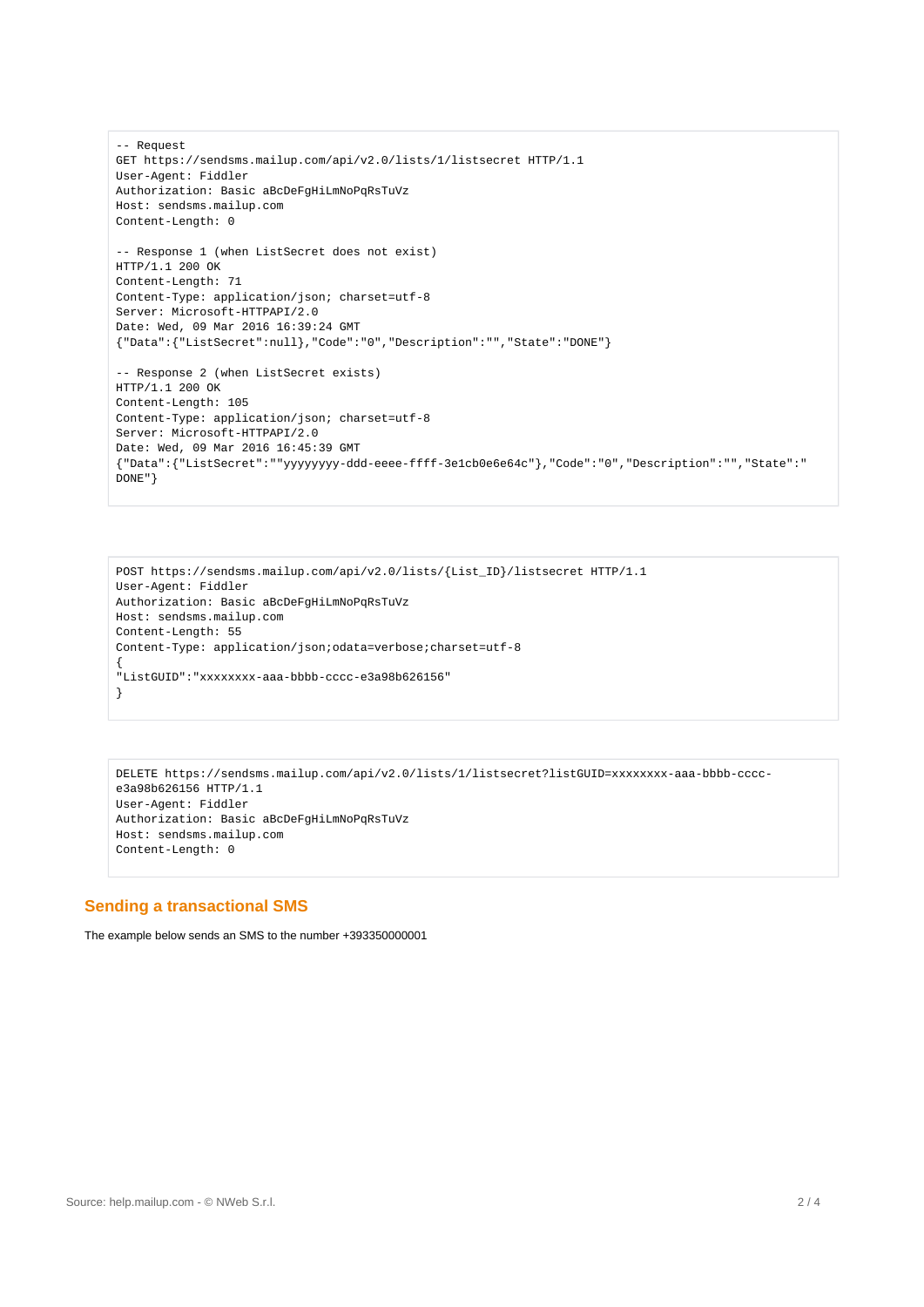### **Request**

```
POST https://sendsms.mailup.com/api/v2.0/sms/{account_ID}/{List_ID} HTTP/1.1
User-Agent: Fiddler
Host: sendsms.mailup.com
Content-Type: application/json;odata=verbose;charset=utf-8
Content-Length: 428
\left\{ \right."Content":"Hi [Name], welcome to [City]",
"ListGuid":"xxxxxxxx-aaa-bbbb-cccc-e3a98b626156",
"ListSecret":"yyyyyyyy-ddd-eeee-ffff-3e1cb0e6e64c",
"Recipient":"+393350000001",
"CampaignCode":"Welcome messages",
"DynamicFields":[{"N":"Name","V":"John"},{"N":"City","V":"Cremona"}],
"isUnicode":0
}
```
## **Request**

| <b>Parameter</b>  | <b>Description</b>                                                                                                                                                                                                                         | <b>Type</b>    |  |
|-------------------|--------------------------------------------------------------------------------------------------------------------------------------------------------------------------------------------------------------------------------------------|----------------|--|
| Account ID        | MailUp account ID (e.g. if the main user is "m59484", then the account ID is 59848).                                                                                                                                                       |                |  |
| List ID           | MailUp list identifier for the selected account.                                                                                                                                                                                           |                |  |
| List GUID         | Hash code that identifies the specified MailUp list.                                                                                                                                                                                       |                |  |
| ListSecret        | Auto-generated GUID that can be used to enable or disable the use of this API. Together with the "List GUID"<br>value, it is used to provide a security enforcement. See the sections above to learn how to get it.                        |                |  |
| CampaignCo<br>de  | Used to aggregate statistics on MailUp under a container text message whose name correspond to the specified<br>String<br>text string. If the specified value does not exist, a new item is created. Otherwise the existing one is reused. |                |  |
| Content           | The text of the message to be sent. No parsing nor length check is required.                                                                                                                                                               | String         |  |
|                   | SIZE LIMIT: messages longer than 670 characters are truncated by the sending engine.                                                                                                                                                       |                |  |
| Recipient         | The recipient's number. Include the international prefix (either with 00 or $+)$ , or the default list prefix will be<br>applied.                                                                                                          | String         |  |
|                   | (Ask for MailUp standard regex for phone numbers).                                                                                                                                                                                         |                |  |
|                   | Only a single phone number is allowed                                                                                                                                                                                                      |                |  |
| DynamicFiel<br>ds | An array of value pairs that allows you to use merge tags in your transactional text messages.<br>String                                                                                                                                   |                |  |
| IsUnicode         | (optional) Boolean value indicating whether to use Western alphabets only (0 means "false"), or Eastern<br>alphabets as well, such as Arabic, Russian, Chinese, and so on (1 means "true").                                                | <b>Boolean</b> |  |
|                   | The caller is responsible for specifying if the message contains Unicode characters.                                                                                                                                                       |                |  |
| Sender            | (optional) Message sender. It can be numeric or alphanumeric but some restrictions may apply. As a<br>consequence, when the sender value is not allowed, the message may be blocked or the sender may be<br>replaced.                      | String*        |  |
|                   | We recommend you to specify this value only when you are confident about the delivery result (e.g. you've<br>already tested it using the MailUp web platform), otherwise it is better to not specify this parameter in the request.        |                |  |
|                   | In addition, in some countries the sender may be subject to local restrictions and it may be overwritten by the<br>carriers before being delivered. You can contact us if you need support for some specific nations.                      |                |  |
| TemplateId        | (optional) reference to a MailUp message ID that has already been defined on MailUp. Do not add the "Content"<br>Integer<br>parameter if you want to use Templateld                                                                        |                |  |

\* max 11 chars, only letters and numbers (a-zA-Z0-9)

#### **Response**

HTTP response statuses that can be returned by this API, and the corresponding error code provided by the application (inside the response).